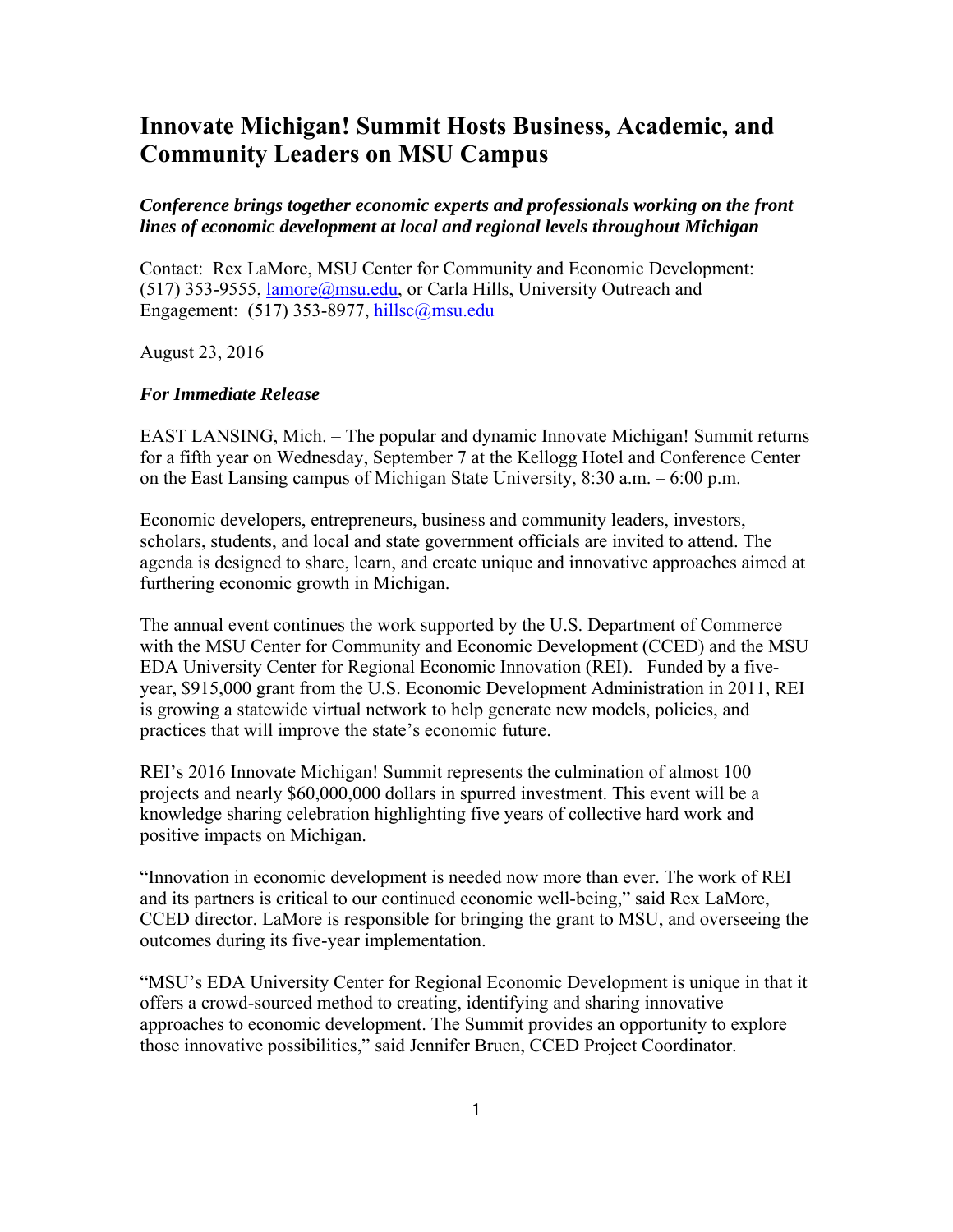Featured speakers include:

### *Joel Rash, Director, Red Ink Flint*

10:30-11:10 a.m. Kellogg Center Big Ten A

Rash will explain his Co-Implementation project that helps emerging entrepreneurs in Flint get their business off the ground. This grassroots community initiative connected the entrepreneurs with experienced mentors and set up "pop-up shop" opportunities to get started without the typical risks and barriers of opening a small business.

#### *Samantha Farr, Founder and Instructor, Women Who Weld* 11:25am-12:05 p.m.

Kellogg Center Room 103A

In her second round of funding, Farr refined her free instructional welding program for women and more closely analyzed its effectiveness. Her program has become a springboard to fulfilling careers for the participants, and has produced a direct economic benefit to the Detroit community. In her presentation, Farr will give advice to those interested in developing similar skilled-trades training programs in other communities.

#### *Johnathan M. Holifield, Scale-Up Partners*

Keynote Address 12:45-1:30 p.m. Kellogg Center Big Ten C

A jack of many trades, Holifield takes his experiences as a former NFL athlete, civil rights advocate, and innovation economy leader to shine a light on economic inclusion. Presenting a compelling model for new economic narratives and community systems, along with an action framework for leaders in business, government, technology, education, philanthropy and the community, Holifield's presentation is essential for anyone concerned about shared prosperity and the economic future of the United States.

Registration and information is available at REI's website: http://www.reicenter.org/.

###############

Testimonials from last year's event: